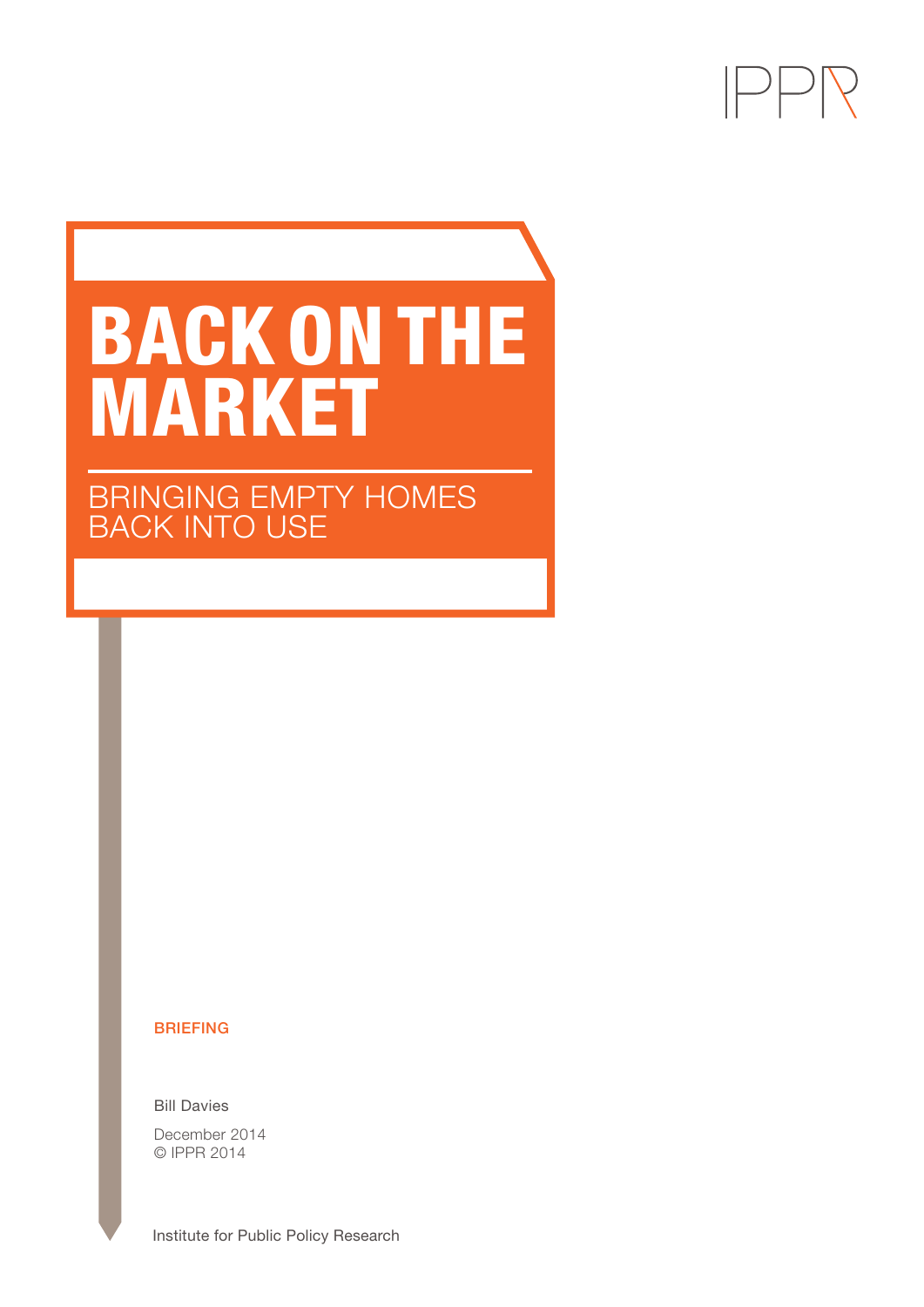# ABOUT IPPR

IPPR, the Institute for Public Policy Research, is the UK's leading progressive thinktank. We are an independent charitable organisation with more than 40 staff members, paid interns and visiting fellows. Our main office is in London, with IPPR North, IPPR's dedicated thinktank for the North of England, operating out of offices in Newcastle and Manchester.

The purpose of our work is to conduct and publish the results of research into and promote public education in the economic, social and political sciences, and in science and technology, including the effect of moral, social, political and scientific factors on public policy and on the living standards of all sections of the community.

IPPR 4th Floor 14 Buckingham Street London WC2N 6DF T: +44 (0)20 7470 6100 E: info@ippr.org www.ippr.org Registered charity no. 800065

This paper was first published in December 2014. © 2014 The contents and opinions in this paper are the author(s) only.

# NEW IDEAS for CHANGE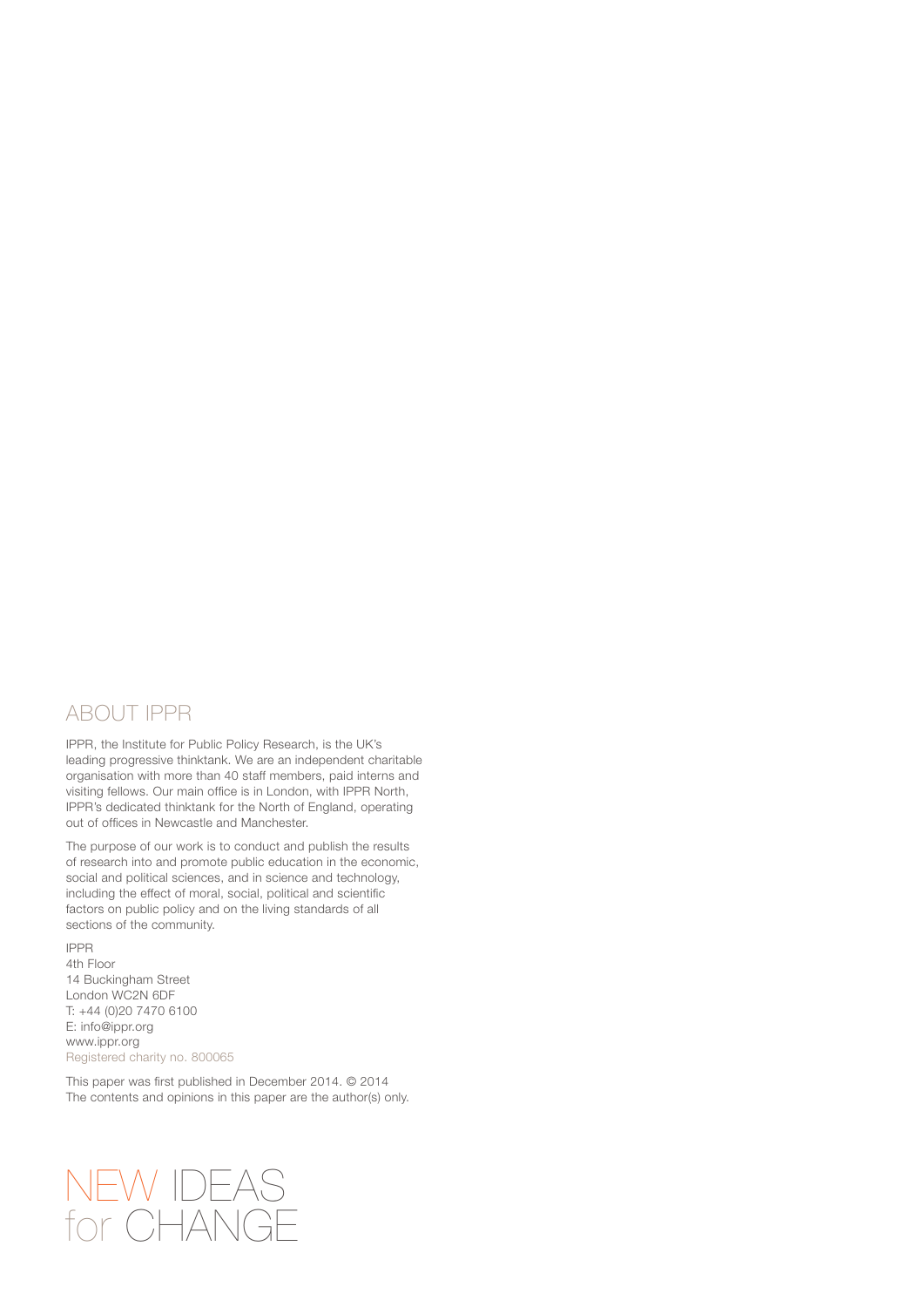# **CONTENTS**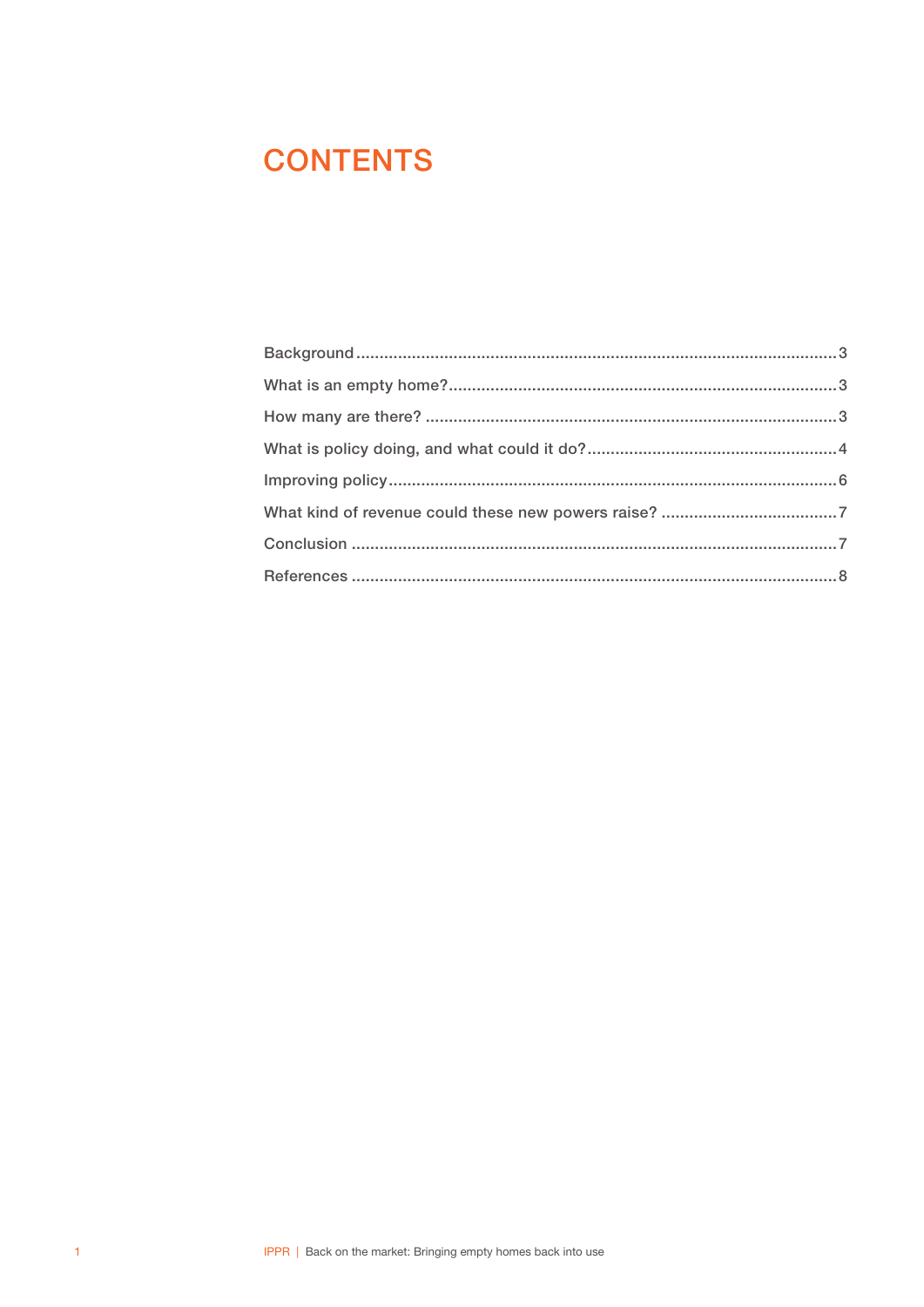# ABOUT THE AUTHOR

Bill Davies is a research fellow at IPPR North.

# ACKNOWLEDGMENTS

We are grateful to the Oak Foundation for generously supporting our housing research programme, of which this is a part.

The author would also like to thank colleagues Tony Dolphin and Nick Pearce for their comments on an earlier draft.

#### Download

This document is available to download as a free PDF and in other formats at: http://www.ippr.org/publications/back-on-the-market-bringing-empty-homes-back-into-use

#### Citation

If you are using this document in your own writing, our preferred citation is: Davies B (2014) *Back on the market: Bringing empty homes back into use*, IPPR.

http://www.ippr.org/publications/back-on-the-market-bringing-empty-homes-back-into-use

#### Permission to share

This document is published under a creative commons licence: Attribution-NonCommercial-NoDerivs 2.0 UK <http://creativecommons.org/licenses/by-nc-nd/2.0/uk/> For commercial use, please contact <info@ippr.org>

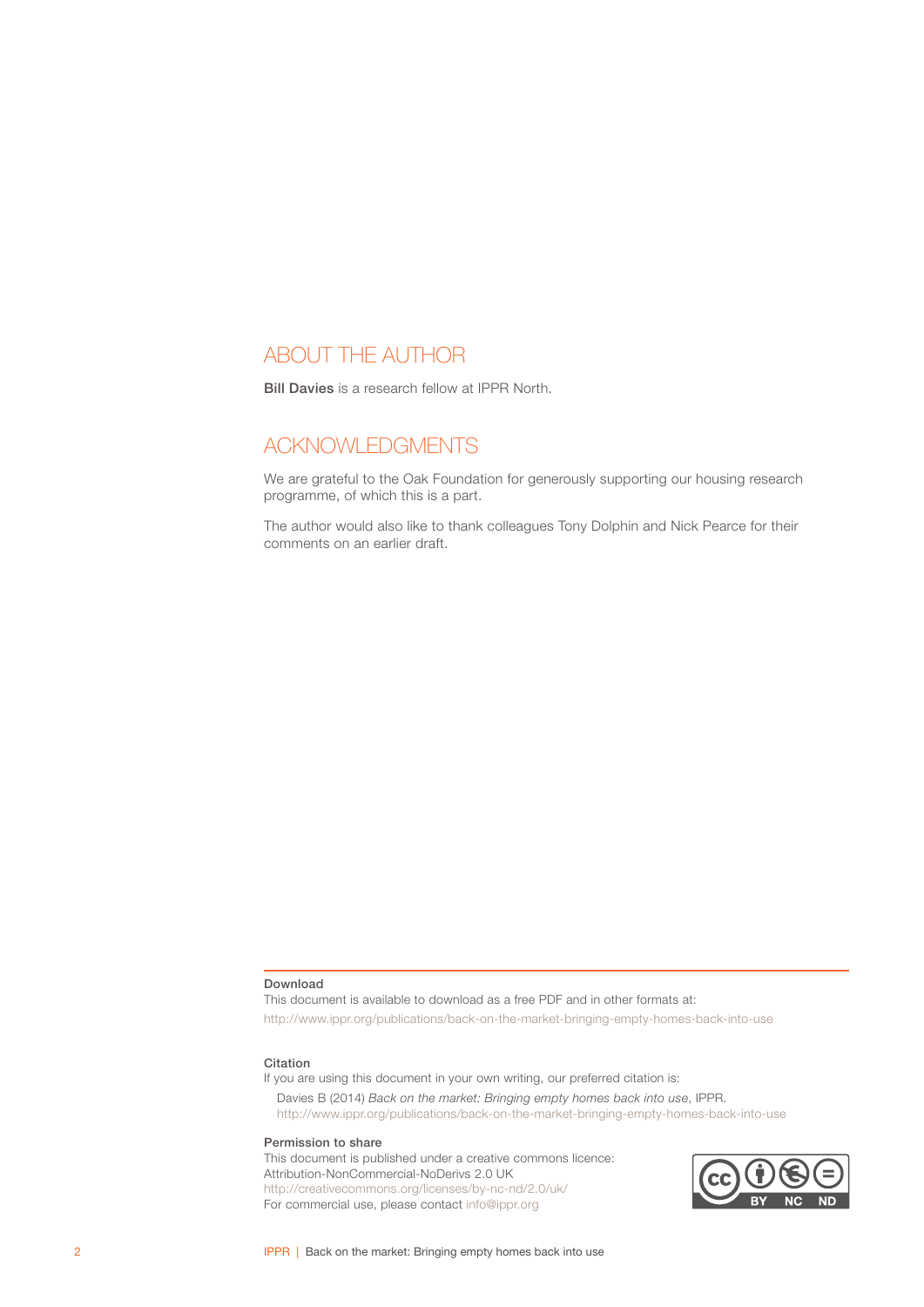## <span id="page-4-0"></span>**Background**

In the midst of a national housing crisis, there are homes in England gathering dust. In many parts of the country, there are simply not enough homes to support the existing population, and across all regions of England (Schmuecker 2011) there is a growing mismatch between the supply of homes and the demand for them. A lack of suitable accommodation drives up houses prices and rents, and increases the incidence of homelessness.

Despite this national crisis, there remain a large number of homes in England that have nobody living in them, and the incentives to bring homes quickly back on to the market are limited. This short note looks at the numbers of empty homes, assesses the policy environment which might constrain these numbers, and reflects briefly upon further action which could be taken to right the imbalance.

#### What is an empty home?

Empty homes are properties that are unoccupied. They may be empty as they wait to come onto the market, sit empty despite being available for sale or rent, or be held off the market as an asset. Under government regulations and guidance, empty homes do not include owner-occupier second homes, which despite being empty for much of the year, are differentiated from 'true' empty homes by the absence of core items of household furniture – in official terms, this kind of property is 'substantially unfurnished' (DCLG 2014a).

Homes will be vacant for various reasons. They may be property investments where no tenants are sought, it may be that property has been inherited after the death of a relative and is awaiting resale, or the dwelling may be used only for a few weeks of the year. Empty homes may also be present where housing markets are weak and neither buyers nor tenants can be found. It may also be that the resident of the home has moved into care, thus reclassifying their principal private residence as a second home.<sup>1</sup>

Short-term vacant properties are a natural part of the housing market, occurring as estates are disposed of, as sellers await buyers, or as landlords await new tenants. Where short-term vacancies and gaps in tenancies (known as voids) exist, these will usually be quickly filled, particularly in markets where demand for properties is high, such as in central London. In these cases, the state has little interest in intervening.

Where public policy does have an interest is when properties are left empty over the long term, given that the state is often left to assume the costs of finding housing for people who cannot access it. In 2013 there were around 1.6 million people on social housing waiting lists (DCLG A) and 82,000 homeless households (DCLG B). The number of long-term empty homes (unoccupied for more than six months) is large – at over 200,000 homes, it is roughly equivalent to the new stock required each year to meet demand in England (see Griffith and Jeffreys 2013). Making this additional supply available would help to relieve some of the pressure on rising rents and house prices, and so public policy should focus on bringing as much of the long-term vacant stock back onto the housing market as possible.

#### How many are there?

There are estimated to be around 635,000 empty homes in England. Of those, 216,000 homes (or just over one-third) have been unoccupied for longer than six months (DCLG C), including some 22,000 of which are in London, where housing pressures are particularly intense.

In this instance, council tax liabilities on that empty property are waived entirely.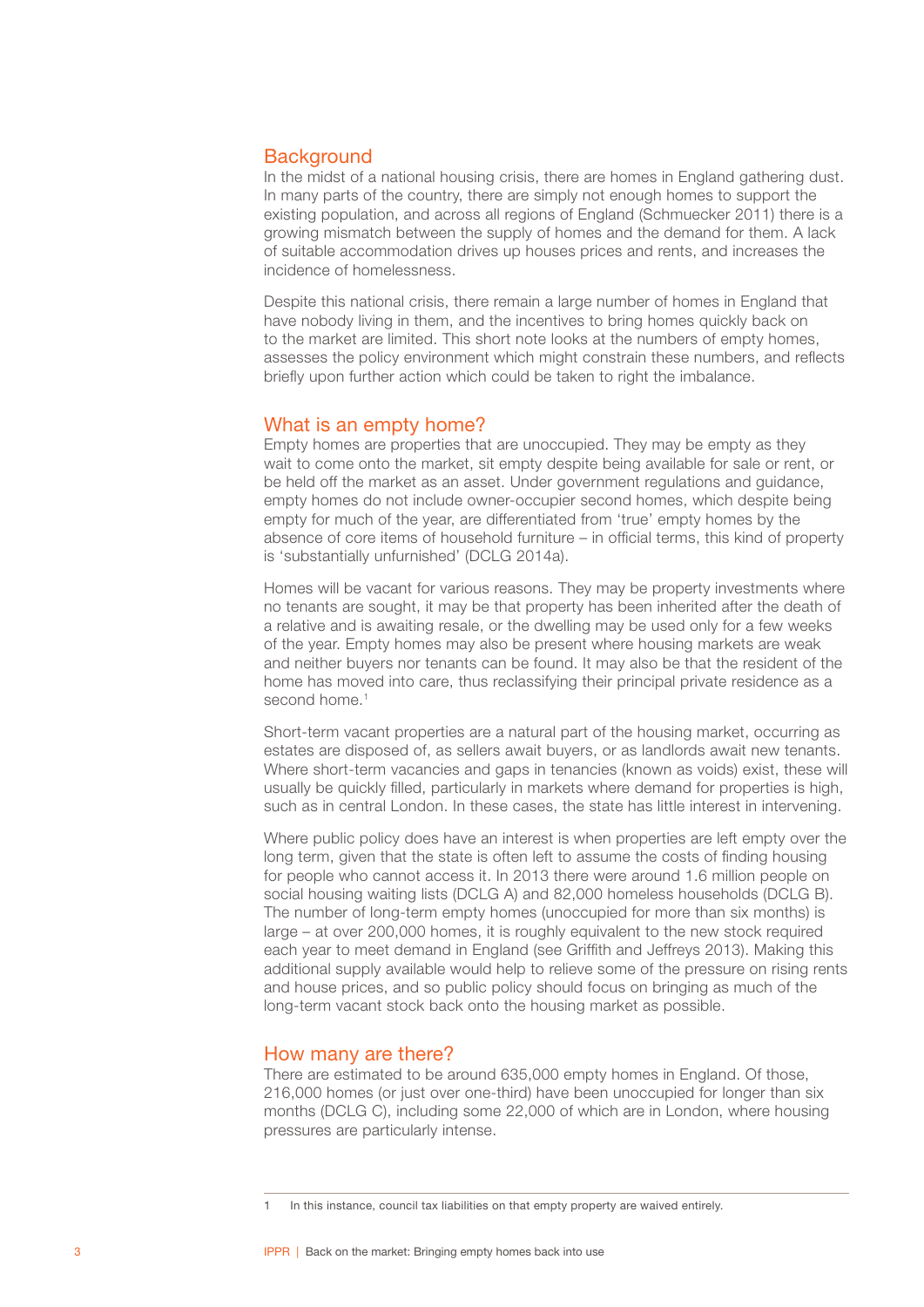#### <span id="page-5-0"></span>Table 1

Empty dwelling stock, England, 2013

|                          | All empty dwellings | Long-term empty<br>dwellings | Long-term empties,<br>as share of all empty<br>dwellings |
|--------------------------|---------------------|------------------------------|----------------------------------------------------------|
| East Midlands            | 57,317              | 20,069                       | 35%                                                      |
| East of England          | 61.741              | 18.917                       | 31%                                                      |
| London                   | 59.313              | 21.852                       | 37%                                                      |
| North East               | 40.411              | 15.811                       | 39%                                                      |
| North West               | 114,882             | 43,698                       | 38%                                                      |
| South East               | 89,010              | 25,751                       | 29%                                                      |
| South West               | 65,641              | 19.315                       | 29%                                                      |
| <b>West Midlands</b>     | 65,490              | 22,692                       | 35%                                                      |
| Yorkshire and the Humber | 81,322              | 27,945                       | 34%                                                      |
| <b>England total</b>     | 635,127             | 216,050                      | 34%                                                      |

Source: DCLG 'Vacant stock by local authority district, England, from 2004', table 615 (DCLG C)

It is also notable that the vast majority of these homes are in private hands, with private owners accounting for 91 per cent of all empty dwellings (DCLG C). Vacant social housing properties make up a very small share of the market, because local authorities and housing associations face substantial waiting lists and are bound by allocation rules, homelessness obligations and choice-based lettings systems, which together ensure that available social stock is largely utilised to good effect. While it is not possible to break down this ownership data further, it is reasonable to assume – on account of all these measures that apply to social housing providers – that of all *long-term* empty dwellings, the private sector share is likely to be even higher than 91 per cent.

The challenge, then, is to bring more of these homes back onto the market.

Doing so, however, will need to be spatially sensitive – there are significant differences in the share of all dwellings that are out of use (vacant) in each region, ranging from 4 per cent in the North West to 2 per cent in London (EHA 2014). Equally, there will be different causes for this from region to region – care should be taken, for example, not to punish landlords who are doing what they can to attract tenants.

#### What is policy doing, and what could it do?

The problem of empty homes is recognised by the Coalition government, which states:

*'The government is committed to helping local people bring empty homes back into use. This is a sustainable way of increasing the local supply of housing and reducing the negative impact that neglected empty homes can have on communities.'*  HM Government 2014

The instruments afforded by central government cover a number of bases, including (ibid):

- investment in 12,000 'problematic' empty homes
- extending the New Homes Bonus to empty homes
- providing councils with the flexibility to levy additional council tax on long-term empty properties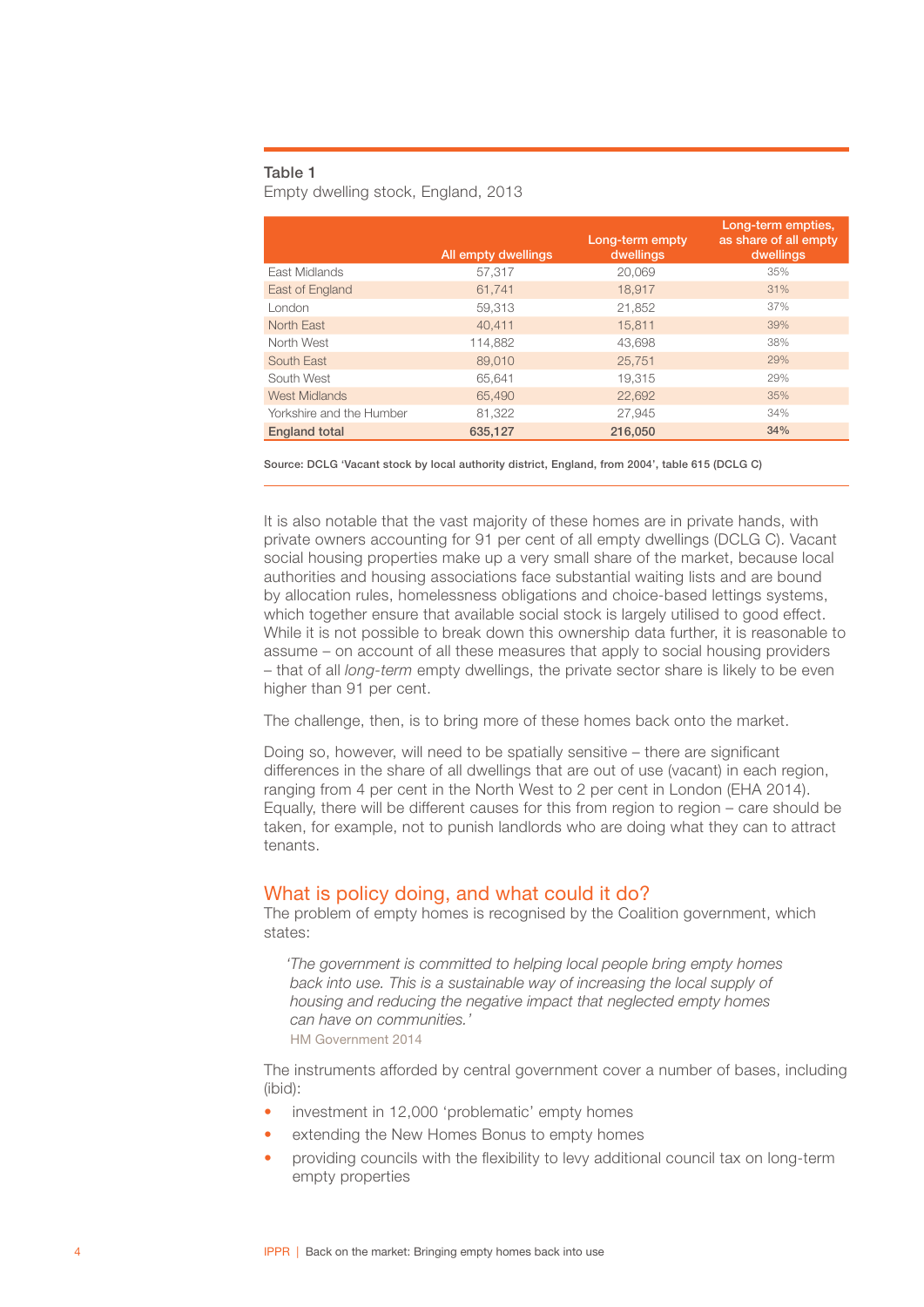- adjusting empty dwelling management orders to target empty homes seen as a nuisance
- appointing an independent empty homes adviser (George Clarke, architect and TV presenter).

In terms of fiscal measures, there are two main strands of policy, rooted in the existing tax regime. The first concerns the availability of discounts on second homes. Until recently, owners of second homes were offered discounts on their council tax liabilities, on the logic that if the owner of the property is not usually resident then their draw on locally funded public services is limited. More recently, however, policy has been revised to curtail automatic council tax discounts, and now permits local authorities to determine what discounts will apply:

*'From 1 April 2013, in England, second homes may be charged 100% of their normal rate of council tax. "Unoccupied and substantially unfurnished" properties will be subject to a discount of anything between 0% and 100% of their council tax, at the discretion of the billing authority. Properties undergoing "major repair work" or "structural alteration", which are vacant, will be subject to a discount of any amount between 0% and 100%, for a maximum of 12 months.'*  Sandford 20142

Second, where a property is barely in use at all and 'substantially unfurnished', the local authority may also establish a council tax premium (effectively equal to a small multiple of the property's current tax liability). In this case, 'properties which have been unoccupied and substantially unfurnished for over two years may be charged up to 150% of the normal liability' (Sandford 2014).<sup>3</sup> The average council tax liability for a band D property in England is around £1,468 for the financial year 2014/15, yielding a potential average band D premium of up to £734 per annum for each property that has been unfurnished and out of use for two years.4

This premium, however, appears to be applied only to a limited extent. Data indicates that, of the 216,000 homes classified as long-term empty, only around one in four are subject to the council tax premium, as shown in the following table:<sup>5</sup>

#### Table 2

Dwellings subject to council tax premium, by band

|                | 2013   | 2014   |
|----------------|--------|--------|
| < 10% premium  | 47     | 295    |
| 11-25% premium | 428    | 443    |
| 26–50% premium | 55.580 | 55.744 |

Source: DCLG Tax base Statistics (DCLG 2014b)<sup>6</sup>

<sup>2</sup> A 50 per cent discount must be retained on a second home where the liable person is required as part of their employment to live in job-related accommodation.

<sup>3</sup> Local authorities are able to identify long-term empty dwellings using a range of methods, including the electoral register, information from utilities companies and information from the public.

<sup>4</sup> A stay of six weeks resets the clock.

<sup>5</sup> In part, this catchment challenge is created by the limited incentives for owners to report whether a property is occupied or not. As the DCLG statistical briefing summarises: 'Since 2013-14, local authorities have been allowed to reduce, or remove completely, the discount for long term empty properties. As a result authorities are reporting there is a tendency for tax payers not to register with them when properties became empty because, as they were continuing to pay 100% council tax, it didn't make any difference to them. Similarly, there is also no financial incentive on the dwelling owners to report when a dwelling becomes reoccupied' (DCLG 2014b).

<sup>6</sup> The majority of dwellings subject to premiums were in council tax bands A and B.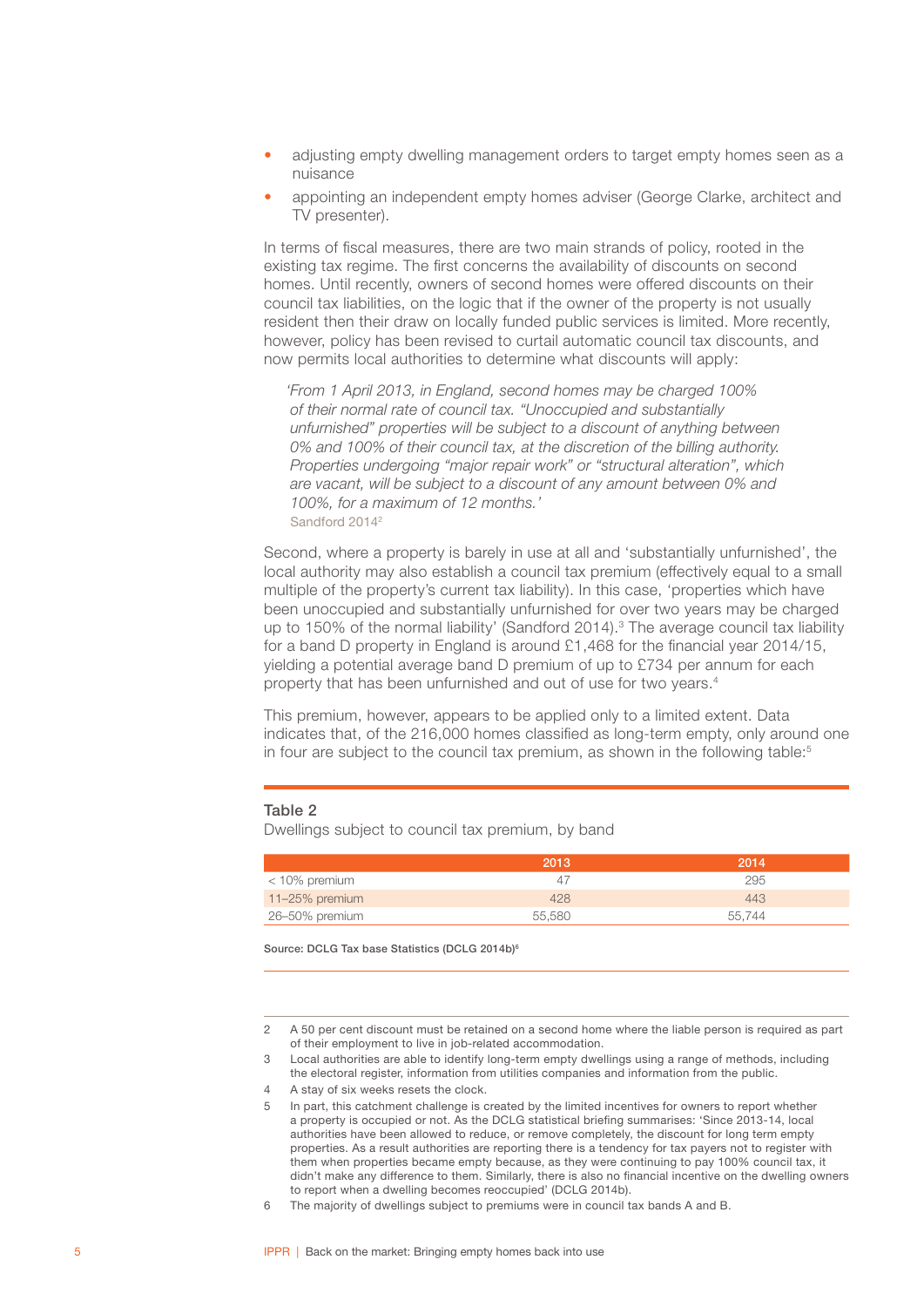<span id="page-7-0"></span>Coverage is limited in two respects. First, long-term empties are calculated on the basis of being unoccupied for six months, but are only eligible for a premium charge after two years of being unoccupied. Second, there remain a number of local authorities which are yet to use their discretionary powers, including boroughs of London (see DCLG 2014e). There is clearly scope to increase the coverage of council tax premiums, and thus to incentivise the owners of long-term empty properties to bring these back onto the market.

#### Improving policy

Local authorities should be offered an enhanced set of powers to address the problem of long-term empty properties. In particular, incentives for authorities to use the powers already available to them should be heightened, in order to widen the policy net and capture more homes. To do so, two small but significant changes to current rules should be applied. The first is to remove the 50 per cent cap from the council tax multiplier on empty homes. In effect, this would allow local authorities to determine their own banded council tax premiums on long-term empty dwellings.

Second, local authority discretion should extend beyond rate setting to also include definitions of the properties that are subject to it – in particular, they should be able to set different long-term empty 'thresholds', in order to define locally what a longterm empty property is.

This would include new powers:

- to determine the time period for which a dwelling must be empty before it becomes subject to the council tax premium – for example, to shorten this period from two years to one year
- to determine the length of the 'period of residence' which restarts the clock on the council tax premium liability.

Discretion in these two respects would allow local government to account for differences in local housing market dynamics – such as the usual length of a gap between tenancies, and the scale of housing need – in order to determine at what point a period of unoccupation becomes inappropriate. Rules should be revised to allow local authorities to move closer to the approach taken in Scotland, where long-term empty properties are defined by a one-year threshold (rather than two years by DCLG), and the length of time a property needs to be inhabited to reset the clock is three months, instead of the English standard of six weeks (Sandford 2014). Local governments should therefore be entitled to move incrementally or at once to these thresholds, as their housing markets permit.

These challenges are not unique to the UK, and other places, such as New York City, are looking for ways to more actively respond to empty properties and sites.

Empty properties in New York City

New York mayor Bill de Blasio is seeking to change the tax code in New York to bring forward empty sites and homes in city to stimulate development activity and draw in revenue. The tax change would subject vacant dwellings and sites in the city to significantly higher commercial property tax rates to encourage owners to return them to market and developers to move ahead with building work.

In addition, the mayor plans to establish a public land trust to ensure vacant assets are transferred to organisations which are likely to develop on them.

Source: Lewis 2014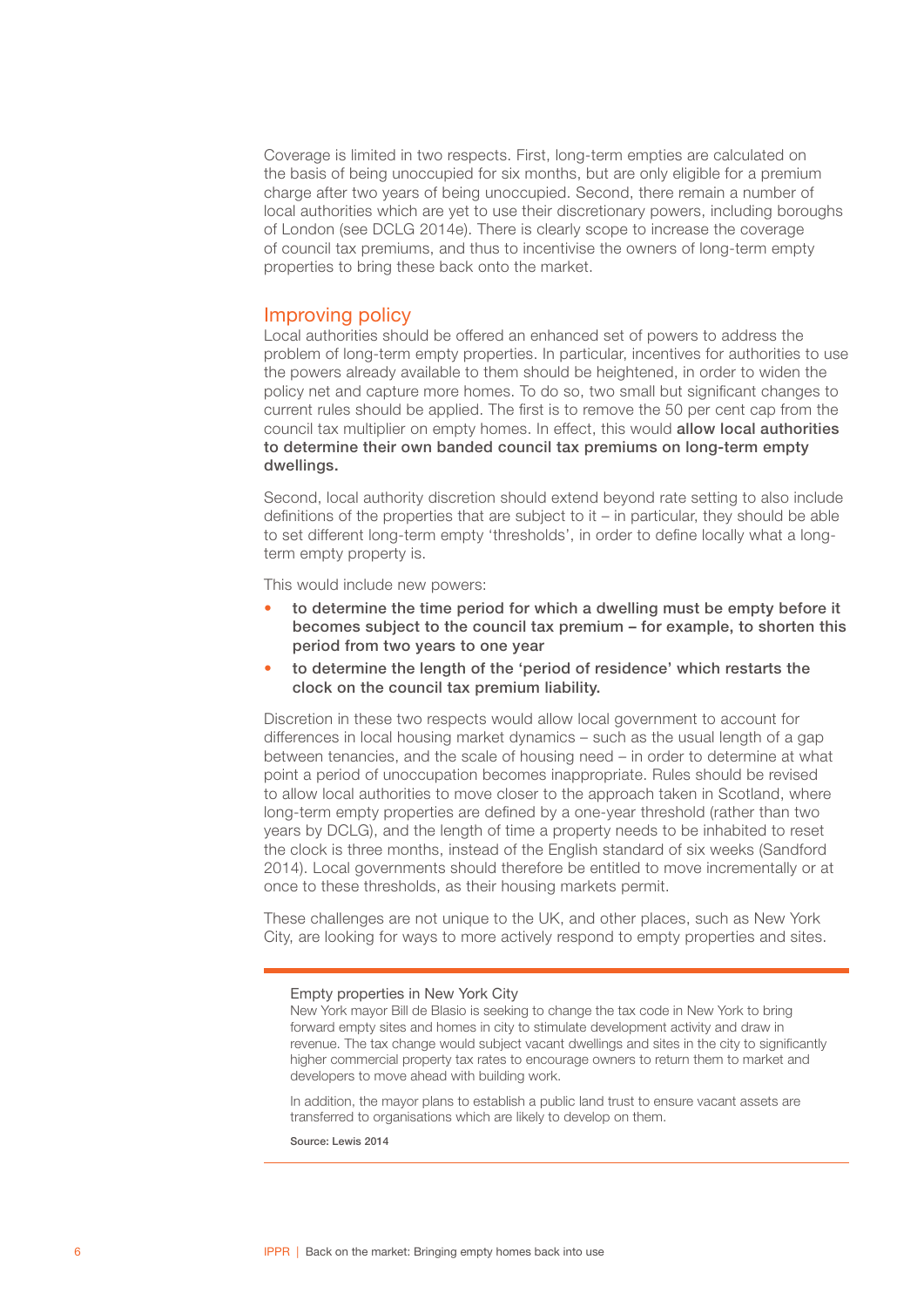<span id="page-8-0"></span>That different places are able to apply different policies is important. Some housing markets struggle with viability, and some property owners, irrespective of their efforts to improve the accommodation or lower the rent, cannot fill properties. In light of this, the application of a single nominal tax across the whole of England would be inappropriate. Instead, local authorities responsible for council tax should be able to apply an empty homes premium with more freedom, and use their new discretion to reflect the particular circumstances of their local housing market contexts.

#### What kind of revenue could these new powers raise?

The primary objective of these changes is not explicitly to raise new or increased revenue, but rather to curb the number of long-term empty dwellings and thereby increase supply in the housing market. Whether or not there is such supply response, however, a premium equivalent to 70 per cent of an average band D council tax payment (or 170 per cent of the current liability) would result in an annual charge of around £1,000.

If we assume that half of the long-term empty dwellings remain vacant after a further six months,<sup>7</sup> then an annual charge of £1,000 could draw in an additional £108 million nationally. In London, this would equate to roughly £11 million. Any revenues should be retained in full by local authorities to channel into their housing markets.

#### Figure 3

National and regional value of different council tax premium options

|                          | Potential number of<br>chargeable dwellings | Average premium of<br>£1,000 | Average premium of<br>£2,000 |
|--------------------------|---------------------------------------------|------------------------------|------------------------------|
| East Midlands            | 10,000                                      | £10m                         | £20m                         |
| East of England          | 9,500                                       | £9.5m                        | £19m                         |
| London                   | 11,000                                      | £11m                         | £22m                         |
| North East               | 8,000                                       | £8m                          | £16m                         |
| North West               | 22,000                                      | £22m                         | £44m                         |
| South East               | 13,000                                      | £13m                         | £26m                         |
| South West               | 9.500                                       | £9.5m                        | £19m                         |
| <b>West Midlands</b>     | 11,500                                      | £11.5m                       | £23m                         |
| Yorkshire and the Humber | 14,000                                      | £14m                         | £28m                         |
| <b>England total</b>     | 108,000                                     | £108m                        | £216m                        |

Source: Author's analysis of DCLG 'Vacant stock by local authority district, England, from 2004' (DCLG C)

Using a multiplier, rather than a flat fee for each empty home, also ensures that the tax is progressive, where properties in higher tax bands would attract a higher premium. Owners of a band H property, where the average council tax is £2,936, would pay an additional £2,055 for holding it empty, making their annual council tax bill for an empty home £4,991.

## Conclusion

Long-term empty homes are a luxury we cannot afford. While empty homes account for only a small proportion of the total English housing stock – 3 per cent nationally, and just 1 per cent long-term – their exclusion from the market is a serious social problem in places where homelessness is prevalent, council house waiting lists are long, and affordable housing is in short supply.

<sup>7</sup> Council tax base data shows 56,000 (26 per cent of long-term empties) remain empty after two years, and therefore are subject to a premium. These figures are likely to be an underestimate of the potential total, as not all local authorities apply a premium, and the current rules 'reset the clock' after only six weeks.